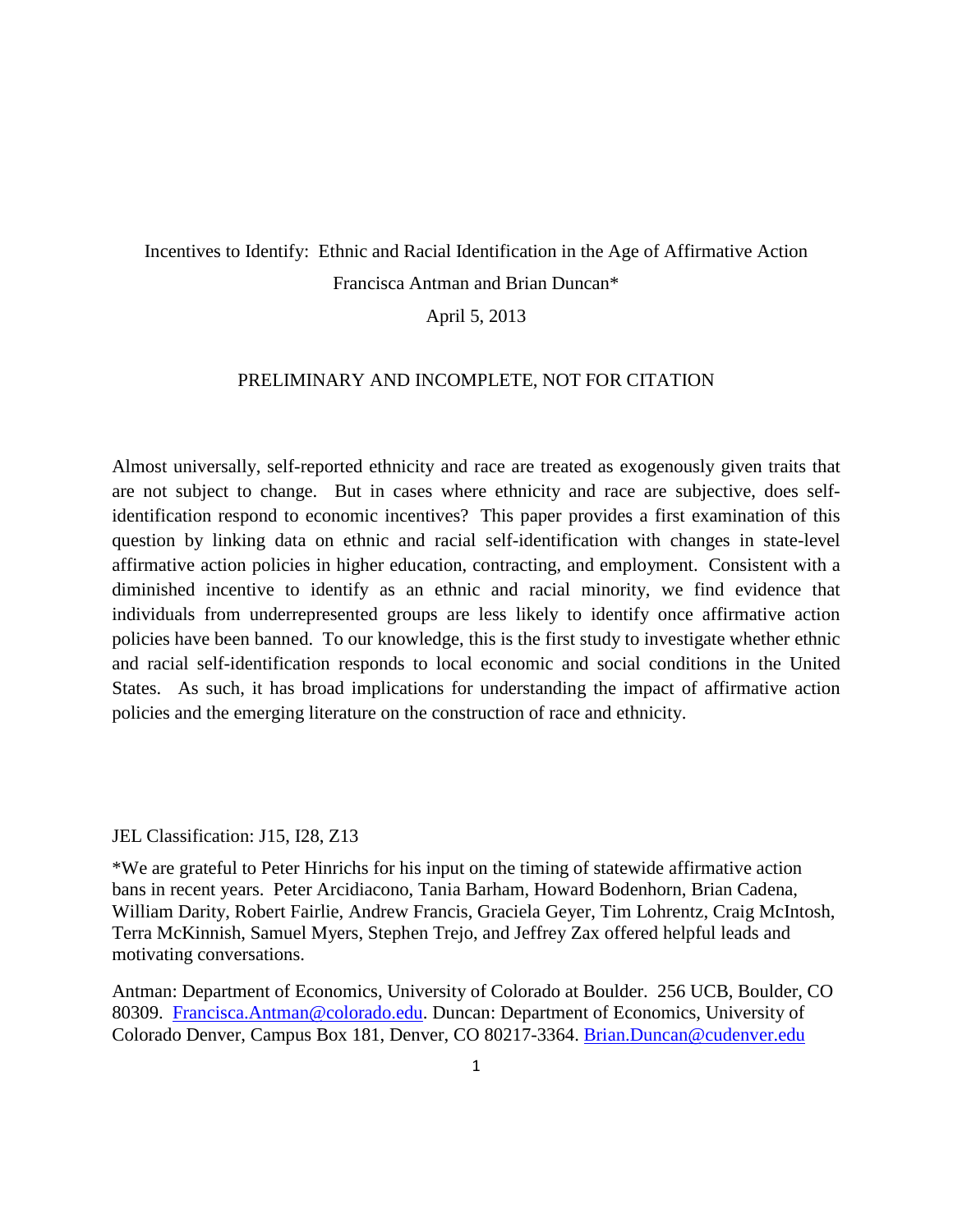#### 1. Introduction

Almost universally, self-reported ethnicity and race are treated as exogenously given traits that are not subject to change. But in cases where ethnicity and race are subjective, does individual self-identification respond to economic incentives? This paper provides a first examination of this question by linking data on ethnic and racial self-identification with changes in affirmative action policies in higher education, contracting, and employment. We investigate whether populations subject to exogenous changes in returns to ethnic and racial identity demonstrate changes in self-reported ethnic and racial identification.

As in Duncan and Trejo (2011), we take advantage of large-scale U.S. surveys that collect information on self-reported ethnic and racial identity as well as other measures of ethnicity and race such as ancestry and ethnic origin. This analysis produces rates of ethnic and racial attrition that vary across geographical areas and over time, which we then connect with variation in economic incentives to identify as racial or ethnic minorities. The latter come from changes in affirmative action policies across states over time as a wave of affirmative action bans were put into place beginning in the late 1990s. Hinrichs (2012) shows that these policy changes led to decreases in the enrollment of underrepresented minorities and increases in the enrollment of whites at selective colleges. We ask whether these changes can be partially explained by changes in self-reported ethnic and racial identification. Put simply, are individuals less likely to identify as racial or ethnic minorities once an affirmative action ban is put in place? Do differences in the rates of ethnic and racial attrition across states support this interpretation with a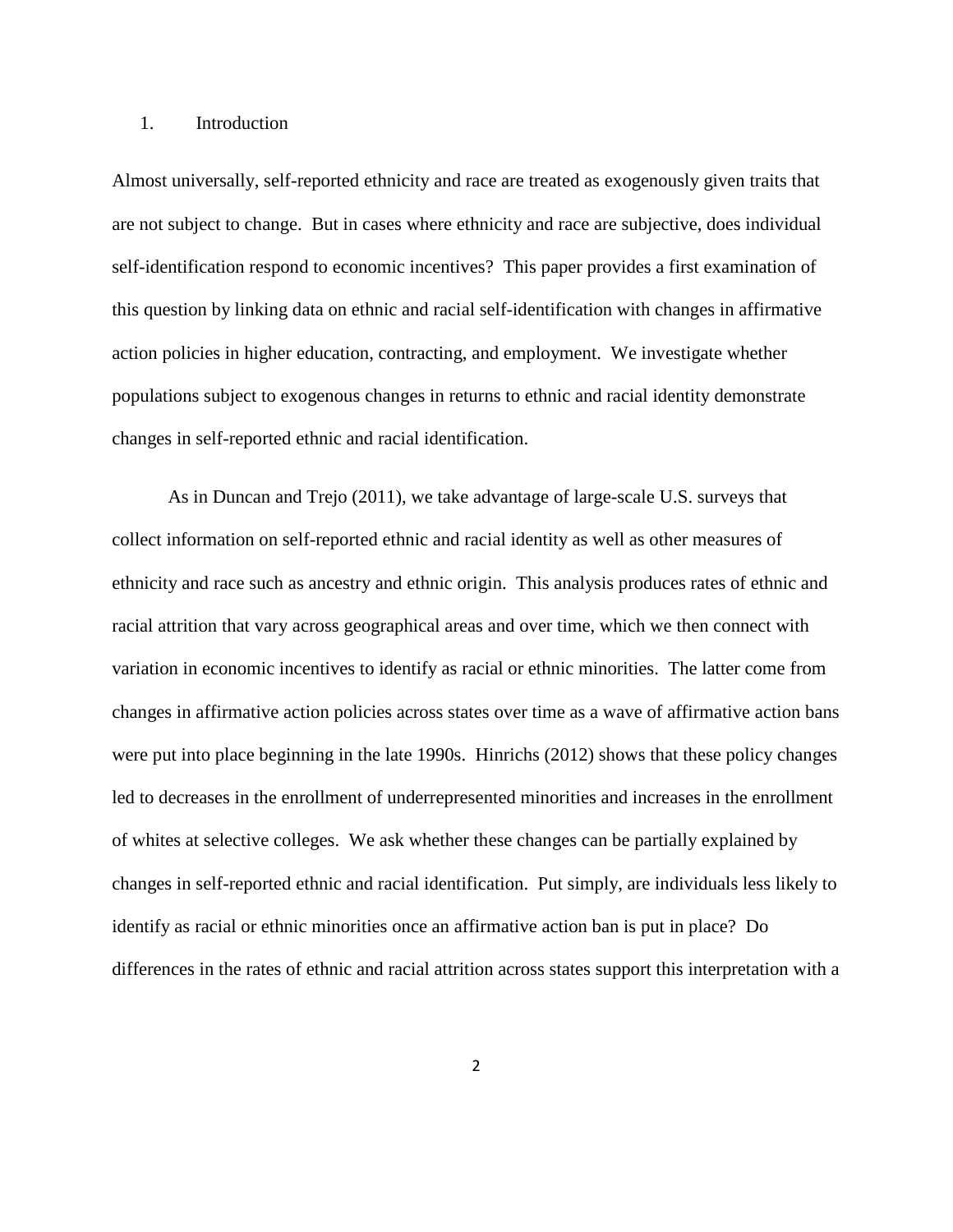more accelerated pattern of attrition in states where affirmative action policies have been struck down?

We find that individuals who report having Black or Mexican ancestry are less likely to identify with those groups once the state is barred from using affirmative action to remedy those groups' historic underrepresentation. In contrast, individuals reporting to have Asian ancestry are more likely to identify once a ban is put in place, consistent with the view in some circles that affirmative action policies coincided with limitations on the representation of Asians in higher education. Together these results are consistent with a model in which the goal of affirmative action policies is making institutions more representative of the population, and thus banning affirmative action decreases the incentives to identify for underrepresented groups and increases the incentives to identify for overrepresented groups.

This research has important implications for observed assimilation patterns of ethnic groups as well as the perceived level of diversity in institutions such as colleges and universities. While several studies have documented important effects of affirmative action policies in higher education (Arcidiacono, 2005), contracting, and employment (Fairlie and Marion 2012, Kurtulus 2012), to our knowledge, this is the first study to investigate whether ethnic and racial selfidentification responds to local economic incentives and social conditions in the United States.<sup>[1](#page-2-0)</sup> As such, it has broad implications for our understanding of the impact of affirmative action policies, the construction of race and ethnicity (Bodenhorn and Ruebeck, 2003; Golash-

<span id="page-2-0"></span> $1$  Outside the U.S., there is some evidence that individuals alter their identities in response to government programs. Francis and Tannuri-Pianto (forthcoming) show that Brazilians change their self-reported racial identities following the adoption of racial quotas in university admissions. Cassan (2011) shows evidence that individuals manipulated caste identities in response to land reforms in India.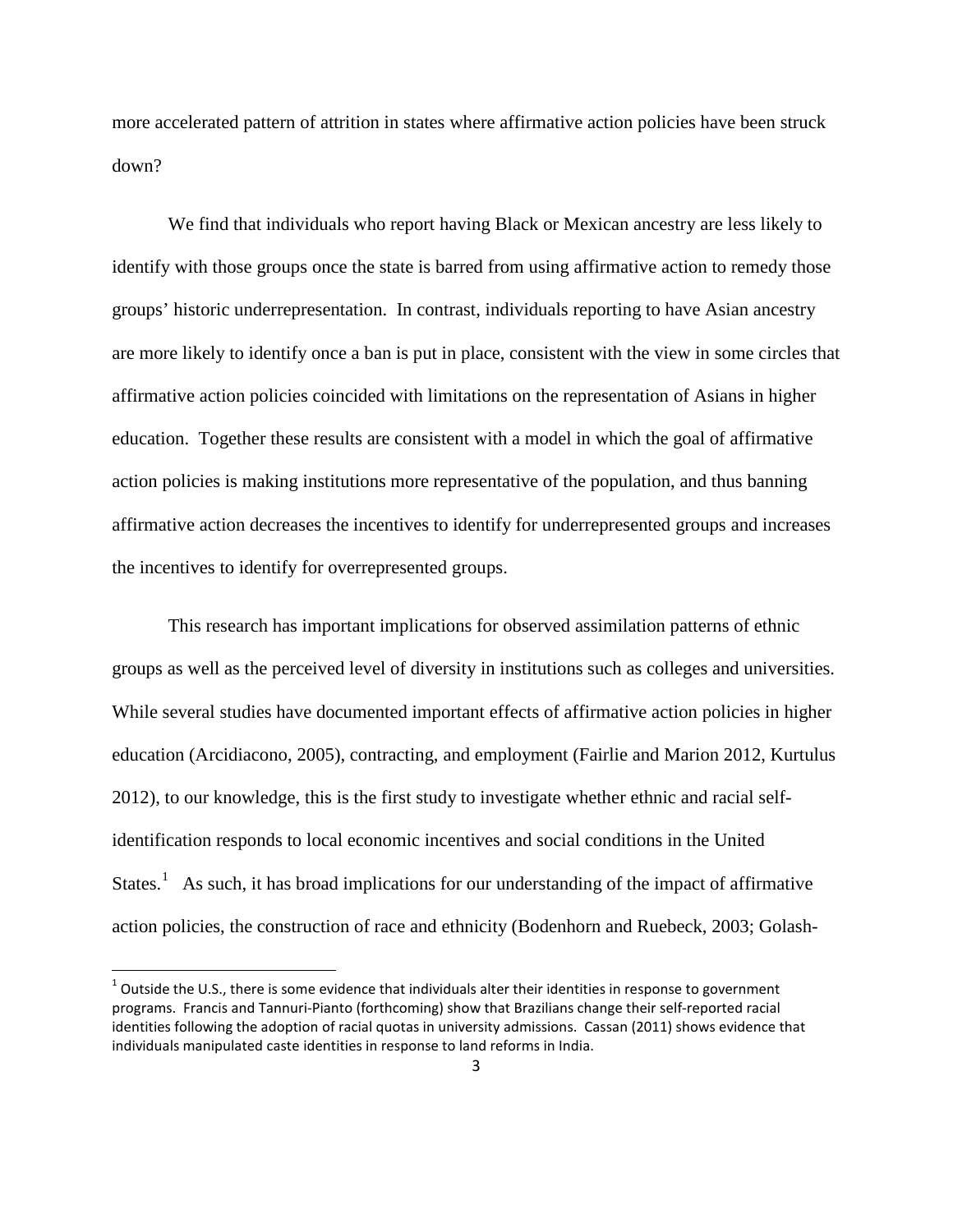Boza and Darity, 2008) and the concept of identity itself (Akerlof and Kranton, 2000). The paper proceeds as follows. Section 2 reviews the data on self-reported ethnic identity and ancestry/ethnic origin. Section 3 presents the empirical strategy relying on variation across states over time in affirmative action policies. Section 4 presents the results and Section 5 concludes.

### 2. Data

We wish to analyze the relationship between affirmative action bans and self-reported ethnic and racial identity of individuals. Information on the timing of affirmative action bans is drawn largely from Hinrichs (2012), Lohrentz (2007), and personal correspondence with Peter Hinrichs and Tim Lohrentz. Table 1 lists the years and states in which affirmative action bans in college admissions, public contracting, and hiring were passed and effectively implemented.

The data on self-reported ethnic and racial identity as well as ancestry come from the 5 percent public use samples of the 1990 and 2000 Census, as well as the 2001-2011 American Community Survey  $(ACS)^2$  $(ACS)^2$  To allow for the possibility that the bans affected individuals differently based on their age, we split the samples into children (0-17 years of age), collegeaged youth (18-25 years-old) and adults 35-59 years-old. The sample of college-aged youth is limited to individuals with a high school or GED degree, but not a bachelor's degree. The sample of adults 35-59 years old is limited to those individuals who are not in school. Individuals with an allocated race or Hispanic origin are excluded from all samples.

<span id="page-3-0"></span> $<sup>2</sup>$  These data are publicly available through the Integrated Public Use Microdata Series (IPUMS) at</sup> [http://usa.ipums.org/usa/.](http://usa.ipums.org/usa/)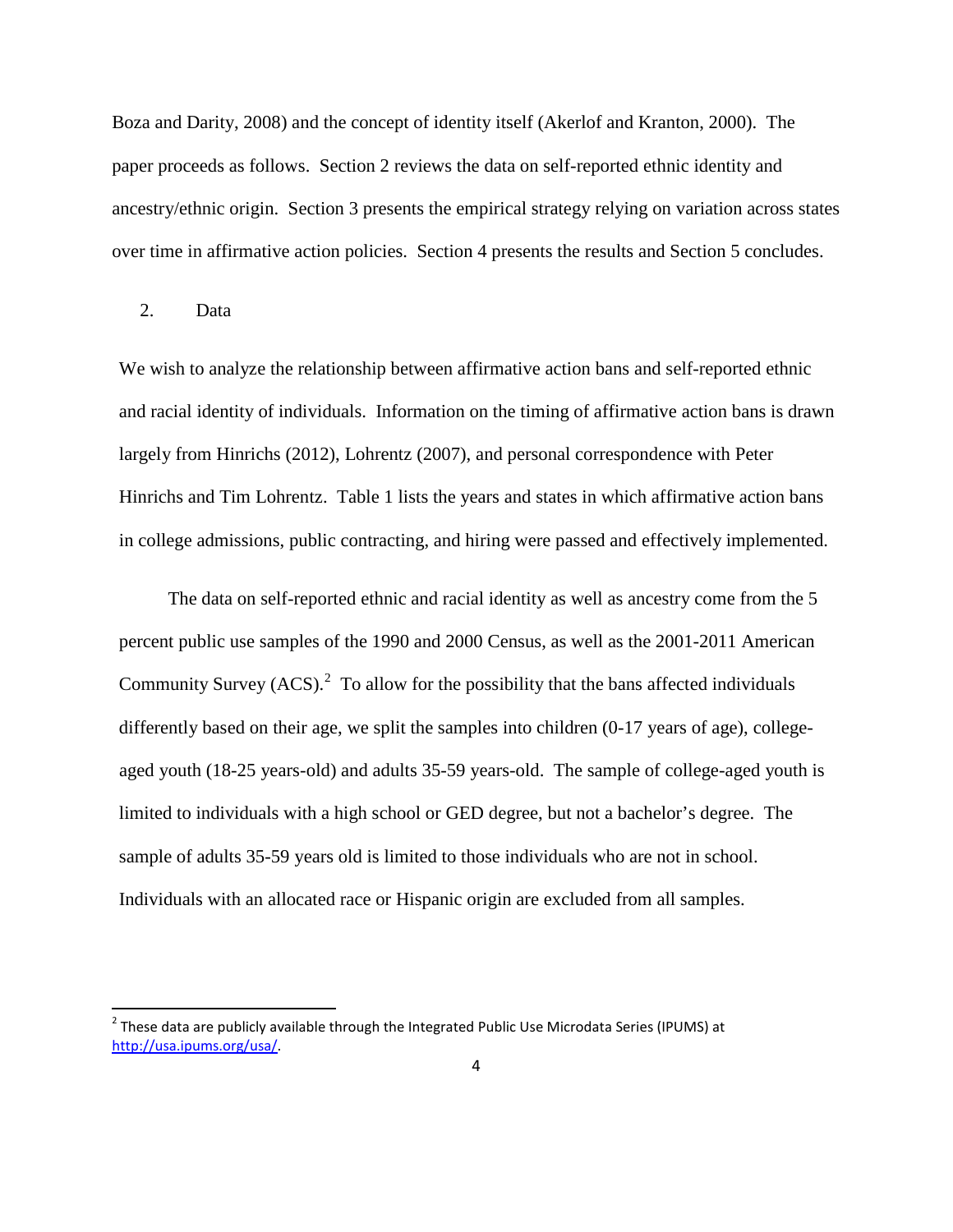The Census and ACS questionnaires ask three questions pertinent to the current study. First, the surveys ask whether the person is "Spanish/Hispanic/Latino." Within the same question, an affirmative response is decomposed further to determine whether the individual is "Mexican/Mexican Am., Chicano", Puerto Rican, Cuban, or "other Spanish/Hispanic/Latino" in which case the respondent is asked to specify a characterization. In the results reported here, we focus on the subgroup of Mexicans as they are the largest group within the Hispanic classification. We view all individuals who respond to this question by indicating that they are "Mexican/Mexican Am., Chicano" as consistent with a self-reported Mexican identity.

In addition to the question on Hispanic identity, the Census and ACS also solicit information on racial identity. Here the respondent is presented with an array of options including White, Black/African American, American Indian or Alaskan Native, several Asian backgrounds, as well as the option of writing in some other race.<sup>[3](#page-4-0)</sup> In the results reported below, we view all selections indicating an Asian race as consistent with a self-reported Asian identity and all selections indicating a Black/African American race as consistent with a self-reported Black identity. Finally, all respondents are independently asked to specify the individual's "ancestry or ethnic origin" and allowed to list up to two ancestries. One of the examples given in the questionnaire explicitly includes "Mexican" and "African Am" as a possible response, but individuals must write in their own answer.

Tables 2 through 4 provide descriptive statistics of the sample used in the analysis, split into the three age groups indicated above. Each table breaks down the sample by self-reported

<span id="page-4-0"></span><sup>&</sup>lt;sup>3</sup> Note that the surveys do not include Hispanic backgrounds as possible responses to the race question.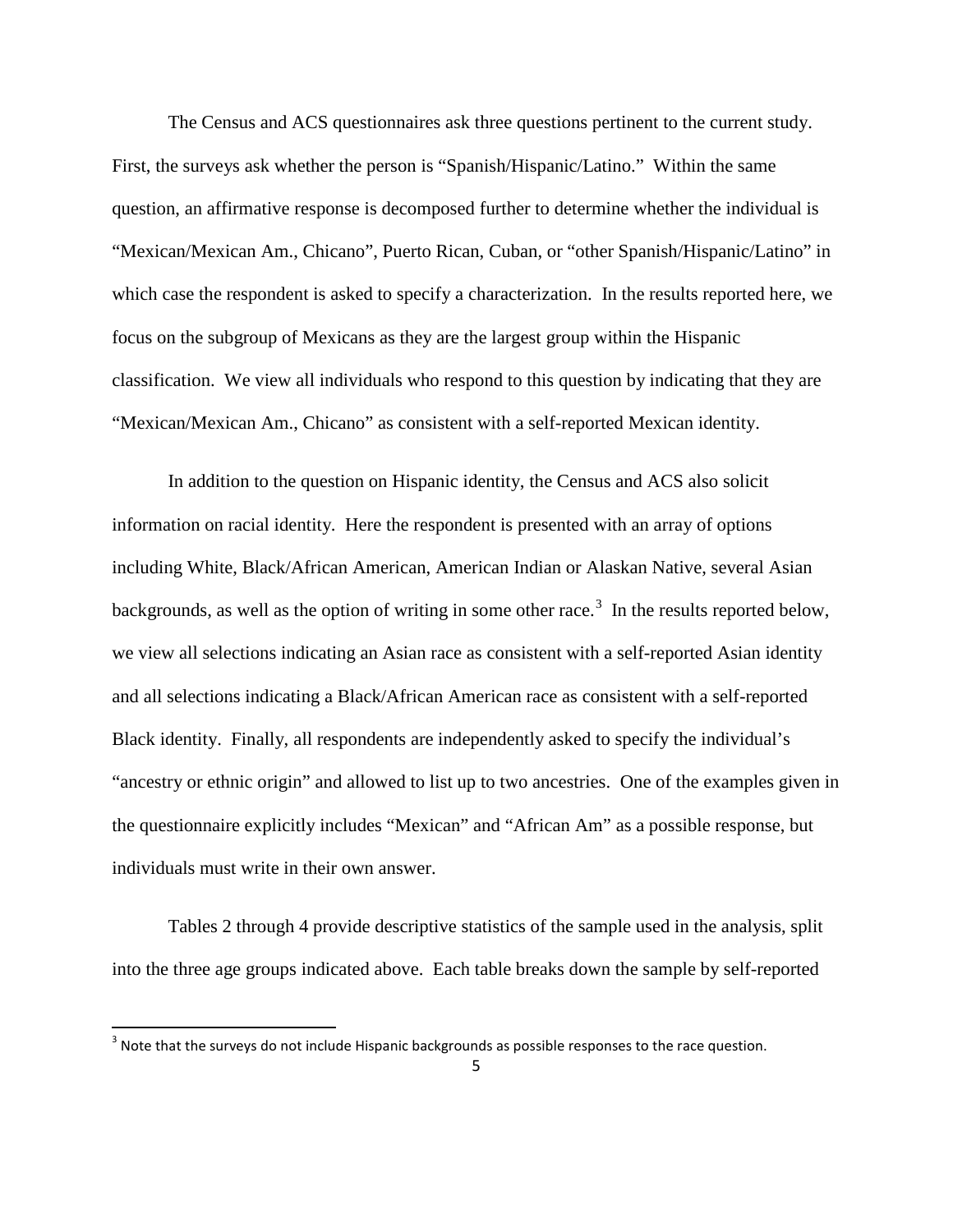ancestry and links the ancestry response with self-reported race and ethnicity. As expected, for all three age groups, the great majority of individuals who only report having Mexican ancestry identify themselves as Mexican, just as individuals who are only of Black/African-American descent by and large identify as Black/African-American. For instance, just over 99 percent of college-aged youth reporting Black ancestry self-identify racially as Black (Table 3). Similarly, about 94 percent of college-aged youth reporting only Mexican ancestry self-identify as Mexican and about 93 percent of college-aged youth only reporting Asian ancestry self-identify as Asian. More interestingly, a dramatically lower fraction of individuals reporting an additional ancestry (denoted here as multiracial or multiethnic) actually identify with the relevant minority race/ethnicity. Strikingly, only 48 percent of multiracial college-aged youth reporting Black ancestry self-identify as Black/African-American (Table 3). The analogous numbers for Mexicans and Asians are somewhat higher (74 and 65 percent, respectively), but still much lower than for those reporting to only have that race or ethnic ancestry. The research question raised here can in one sense be reframed as an investigation into why these numbers fall below one hundred percent. More specifically, we explore the extent to which economic incentives can explain why some individuals reporting a specific ancestry are not also identifying with that ethnic or racial group.

Another interesting phenomenon documented in Tables 2 through 4 is the fact that a small proportion of individuals who report no relevant ancestry actually self-identify with that racial or ethnic group. For example, just over one percent of college-age individuals who do not report any Mexican ancestry actually identify as Mexican (Table 3). We hypothesize that this may be due to the fact that these individuals actually do have some tie to the relevant ancestry,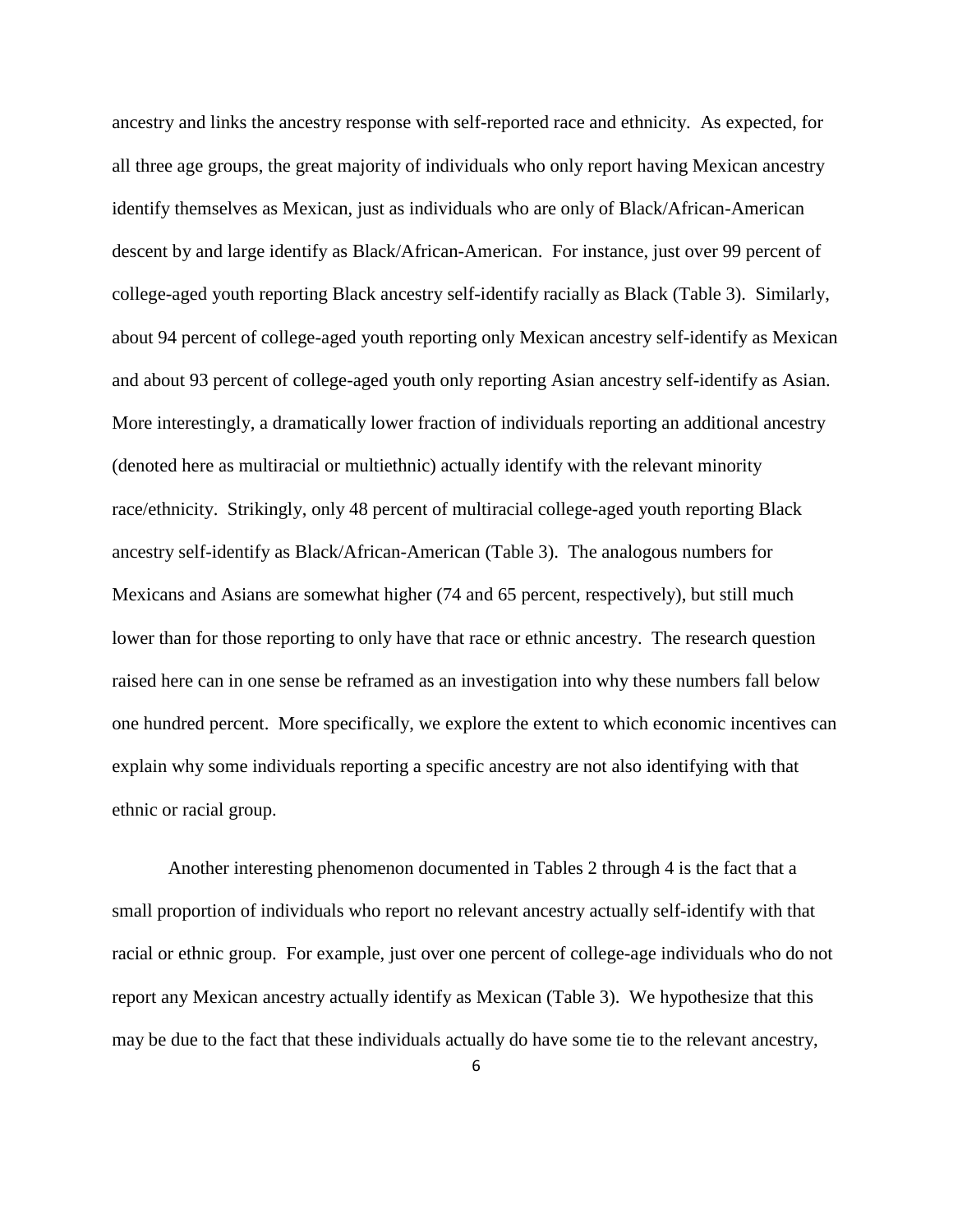but this tie may not be as strong as for those individuals reporting the relevant ancestry. For the analysis here, the important point is that those individuals who report no relevant ancestral tie to the ethnic or racial group may well respond to affirmative action policies, but perhaps in a different way from those individuals with stronger ties. For this reason, we will also consider the impact of affirmative action bans on individuals without any reported ancestral tie to the relevant group, but wish to separate that effect from the response of individuals who do report ancestral ties to the relevant group. At the same time, it is important to note that this group is extremely small relative to those reporting a relevant ancestry, and thus our focus will remain on the results for the latter group. Finally, we note that summary statistics on gender and age look roughly similar across all ancestry groups. For the college-aged youths described in Table 3, the average age is around 21 years-old, and roughly half are women.

## 3. Empirical Strategy

We examine the relationship between affirmative action bans and the self-reported ethnic and racial identity of individuals with and without a relevant ancestry. A relevant ancestry is one that is consistent with the ethnicity or race under consideration. For example, for Mexican-Americans, the relevant ancestry is Mexico. We follow Hinrichs (2012) by using a differencein-difference research design that compares states with and without affirmative action bans, before and after those bans were implemented. In recognition of the fact that individuals may self-identify with the relevant group despite the fact that they report no relevant ancestry, we consider the impact of the bans on those who report no relevant ancestry as well as those who report a relevant ancestry. To investigate whether the bans had a greater impact on multiracial or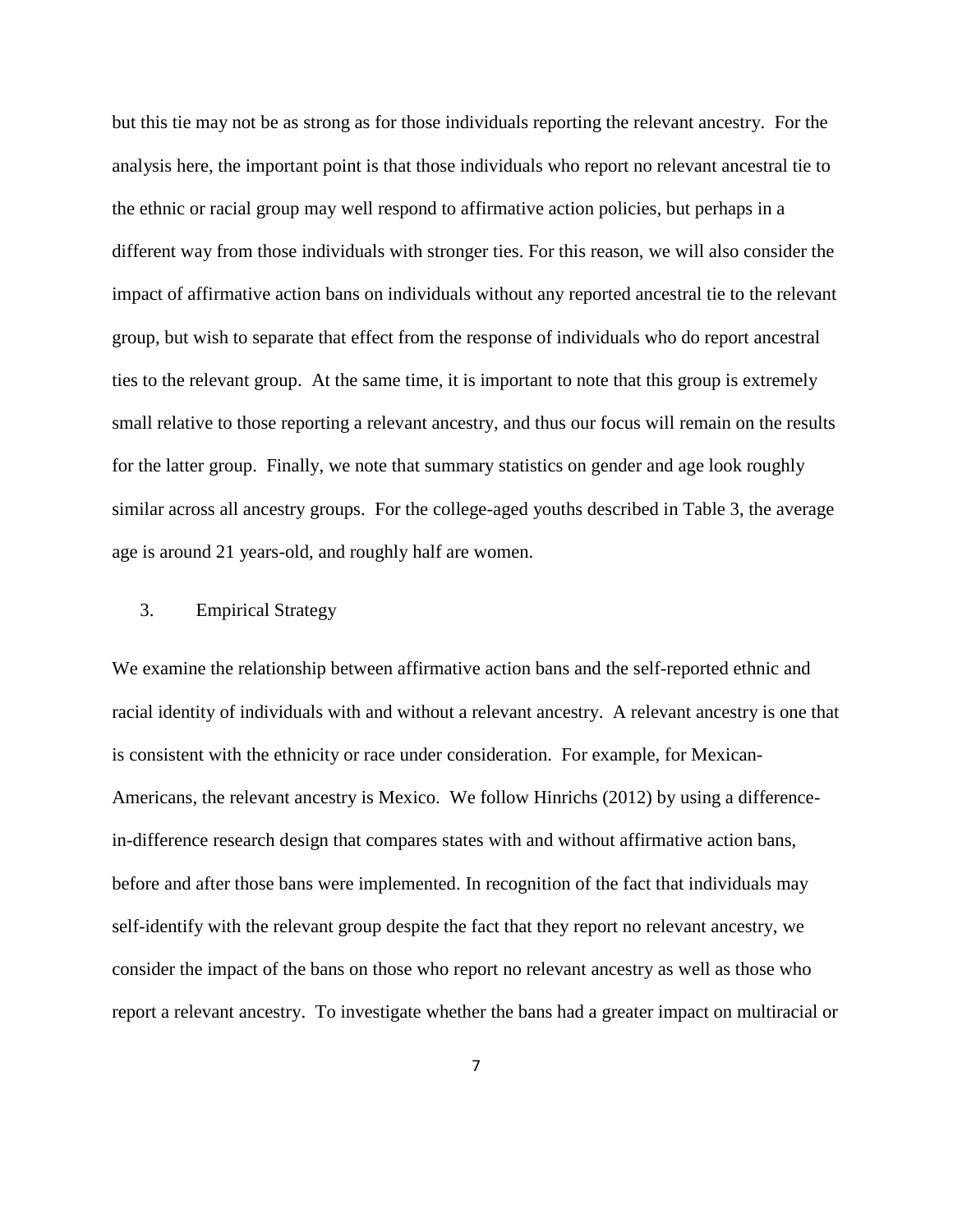multiethnic individuals, we break down the latter category into a group who only reports a relevant ancestry and those who also report a non-relevant ancestry, denoted here as multiracial/multiethnic.

The main specification links these policy changes occurring at the state level over time with the self-reported ethnic or racial identity of individuals:

$$
Identityiesist = \alpha + \pi_1(ban_{st} \times NoRelevantAncist) + \pi_2(ban_{st} \times MultiracialRelevantAncist) + \pi_3(ban_{st} \times OnlyRelevantAncist) + \pi_4 MultiracialRelevantAncestryist + \pi_5OnlyRelevantAncestryist + Xistβ + \mu_s + \delta_t + \theta_s t + \varepsilon_{ist}
$$

where *Identifies*<sub>ist</sub> is a dummy variable equal to one if person  $i$  in state  $s$  and year  $t$  reportedly identified with that ethnic or racial identity (e.g. Mexican/Mexican-American/Chicano) and *banst* is a dummy variable equal to one if state *s* has an affirmative action ban in year *t*. The dummy variables *NoRelevantAncist*, *MultiracialRelevantAncist*, and *OnlyRelevantAncist* are mutually exclusive and exhaustive categories for no relevant ancestry reported, one relevant ancestry and one non-relevant ancestry reported, and only relevant ancestry reported, respectively.

All regressions also include state fixed effects  $(\mu_s)$ , year fixed effects  $(\delta_t)$ , and state specific linear time trends  $(\theta_s t)$ .  $X_{ist}$  includes controls for age and gender, the fraction of the state population that is foreign born, and the fraction of the state population that is Black, Hispanic, and Asian. Standard errors are clustered at the state level. The interpretation of  $\pi_1$  and  $\pi_2$  is the association between an affirmative action ban and the ethnic or racial identity of those with varying ties to the relevant ancestry.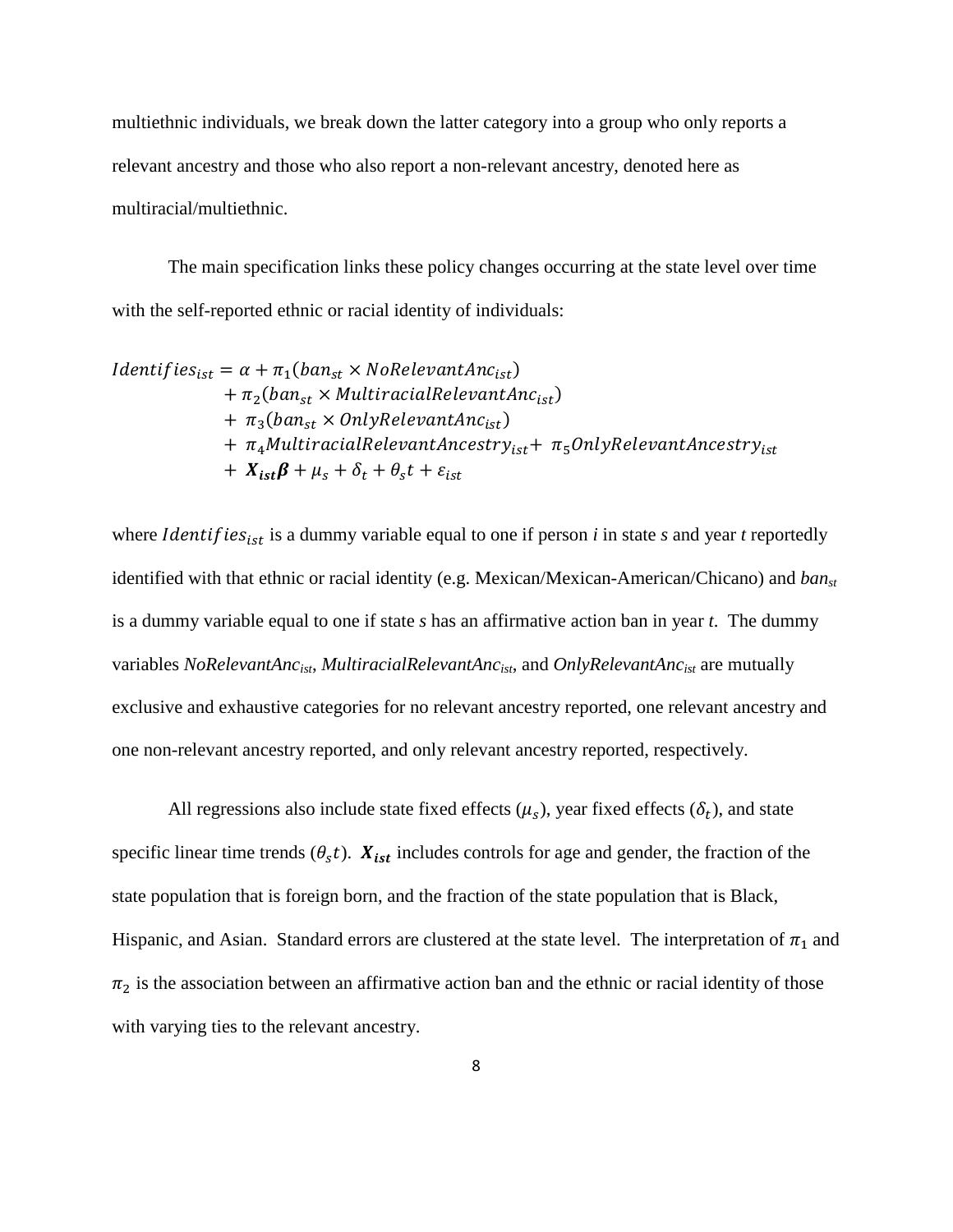#### 4. Results

Table 5 presents the results from the regression above with the dependent variable equal to 1 if the individual identifies as Mexican/Mexican-American/Chicano. Each column indicates a separate regression, so that the impact of the bans can be seen for various age groups. The clear pattern of negative coefficients on the interaction terms indicates that affirmative action bans are associated with a decreased likelihood that individuals will self-identify as Mexican. This is true for individuals who are multiracial, those who only report a Mexican ancestry and those who report no Mexican ancestry. The magnitudes of the coefficients suggest that for those children reported to only have Mexican ancestry, banning affirmative action reduces the likelihood of identifying him or her as Mexican by about 4 percentage points. This is consistent with a diminished economic incentive to identify, in particular for children, whose ethnic identities may be more responsive compared with adults.

Table 6 presents the results from an analogous model with the dependent variable equal to 1 if the individual identifies as Black/African-American. Here, the statistically significant results are most clearly linked with the multiracial group of African-Americans that are 25 or younger. For these individuals who report a Black and non-Black ancestry, affirmative action bans are associated with a decline in the probability of identifying as Black. For college-aged multiracial individuals with Black ancestry, the estimates indicate that banning affirmative action is associated with a 15.6 percentage point drop in the likelihood of identifying with the Black racial group.

9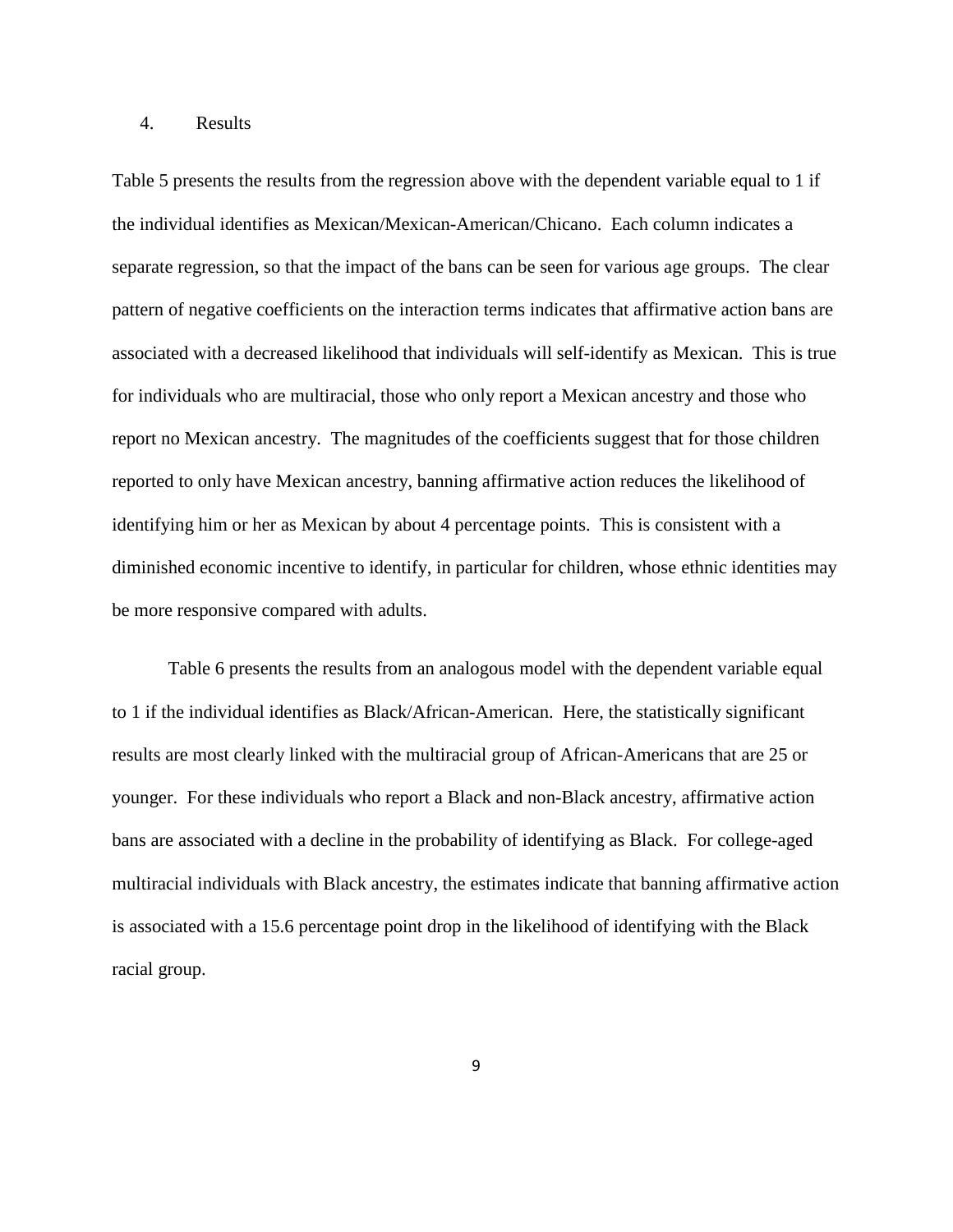Finally, Table 7 reports the results for Asian self-identification. In contrast with the previous results, individuals reporting any Asian ancestry are more likely to identify as Asian once affirmative action policies are banned. This is true for those reporting only Asian ancestry as well as multiracial Asians, but the magnitudes are much higher for those who report a non-Asian ancestry in addition to their Asian ancestry. In particular, multiracial college-aged youths reporting Asian ancestry are about 13 percentage points more likely to identify as Asian when affirmative action policies are banned. While the estimates for individuals reporting no Asian ancestry are statistically significant and negative in sign, the magnitudes are very small, suggesting essentially no change in these individuals' likelihood of identifying as Asian in response to the affirmative action bans.

Given the popular emphasis of affirmative action bans on admissions to public colleges, Table 8 explores whether results for college-age individuals differ based on whether individuals are currently enrolled in college. For individuals reporting Asian and Mexican ancestry, the results look largely similar irrespective of college attendance. For African-Americans, however, the results suggest that the striking decline in the probability multiracial individuals identify as Black is driven by individuals enrolled in college. These individuals demonstrate a decreased probability of identifying as Black of about 19 percentage points in response to the affirmative action ban.

# 5. Conclusion

Rather than being born into a fixed ethnic or racial identity, the evidence presented in this paper suggests that individuals may shift their self-reported identities in response to economic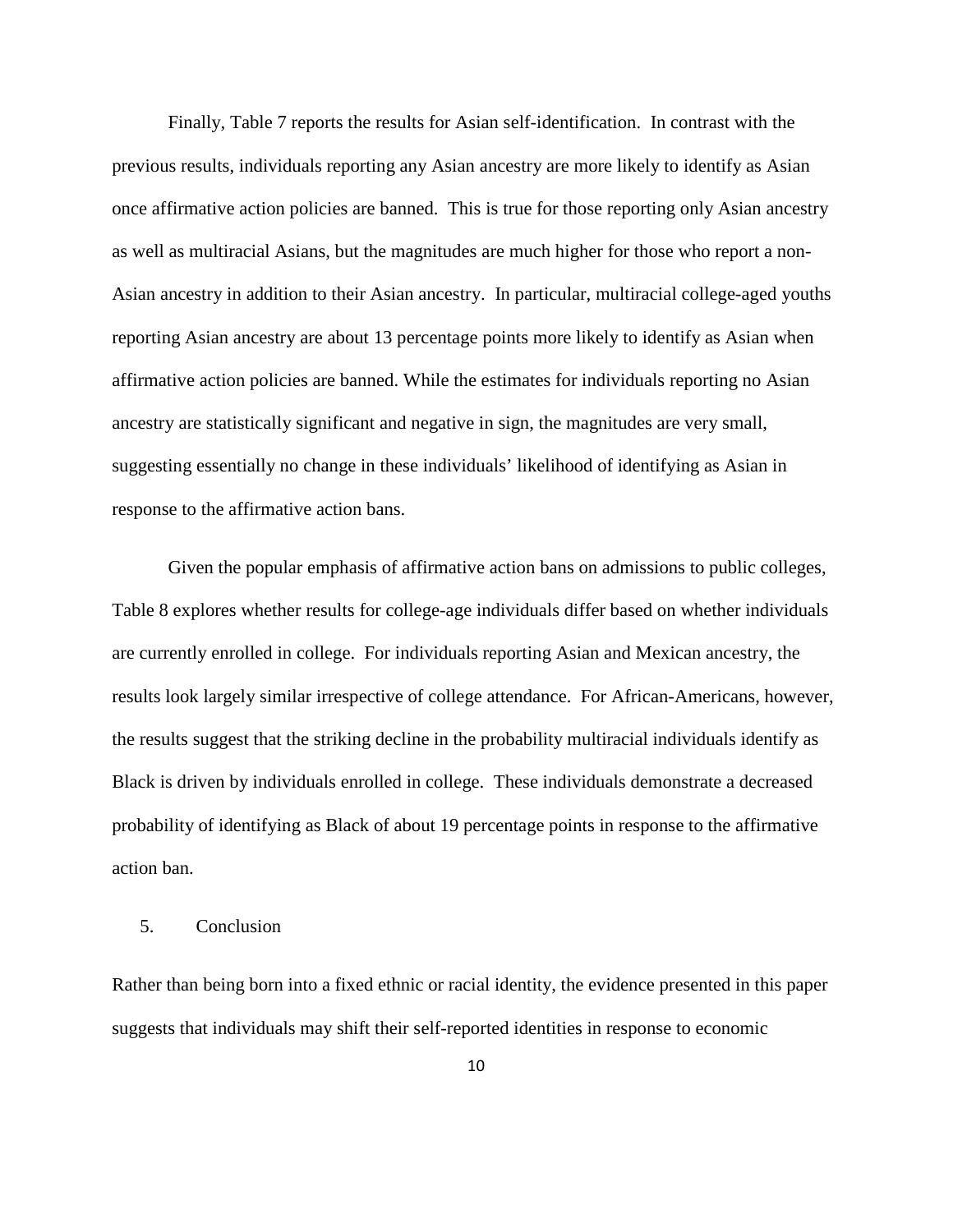incentives. Consistent with a diminished incentive to identify as an ethnic or racial minority, we find that Mexican- and African-Americans that report any relevant ancestry are less likely to self-identify with those groups once affirmative action policies are banned. In contrast, individuals with Asian ancestry are more likely to self-identify as Asian once the bans are implemented. We argue that these seemingly paradoxical results can be reconciled with a model in which affirmative action policies are designed to make the racial and ethnic composition of institutions more closely resemble their populations. Consequently, only those individuals from under-represented minority groups will face a diminished economic incentive to self-identify when affirmative action policies are banned.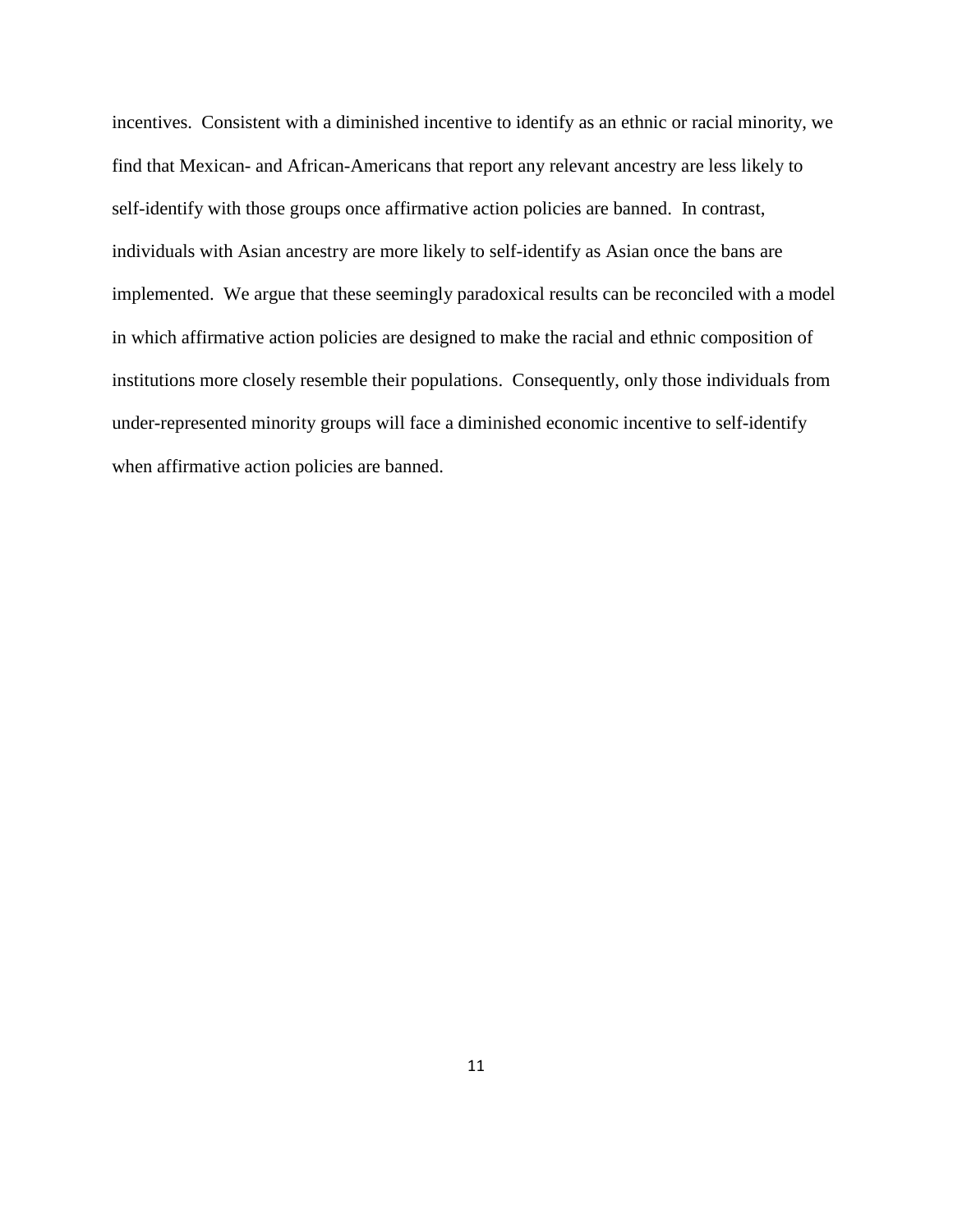#### References

- Akerlof, George A. and Rachel E. Kranton. 2000. "Economics and Identity." *Quarterly Journal of Economics*, 115(3): 715-53.
- Arcidiacono, Peter. 2005. "Affirmative Action in Higher Education: How Do Admission and Financial Aid Rules Affect Future Earnings?" *Econometrica,* 73(5): 1477-1524.
- Cassan, Guilhem. 2011. "Law and Identity Manipulation: Evidence from Colonial Punjab." Unpublished Manuscript, Paris School of Economics.
- Bodenhorn, Howard and Christopher S. Ruebeck. 2003. "The Economics of Identity and the Endogeneity of Race." National Bureau of Economic Research Working Paper No. 9962.
- Duncan, Brian and Stephen J. Trejo. 2011. "Who Remains Mexican? Selective Ethnic Attrition and the Intergenerational Progress of Mexican Americans" in David L. Leal and Stephen J. Trejo, eds., *Latinos and the Economy: Integration and Impact in Schools, Labor Markets, and*, New York: Springer, p. 285-320.
- Fairlie, Robert and Justin Marion. 2012. "Affirmative Action Programs and Business Ownership among Minorities and Women." Small Business Economics, 39(2): 319–339.
- Francis, Andrew and Maria Tannuri-Pianto. Forthcoming. "Endogenous Race in Brazil: Affirmative Action and the Construction of Racial Identity Among Young Adults." *Economic Development and Cultural Change.*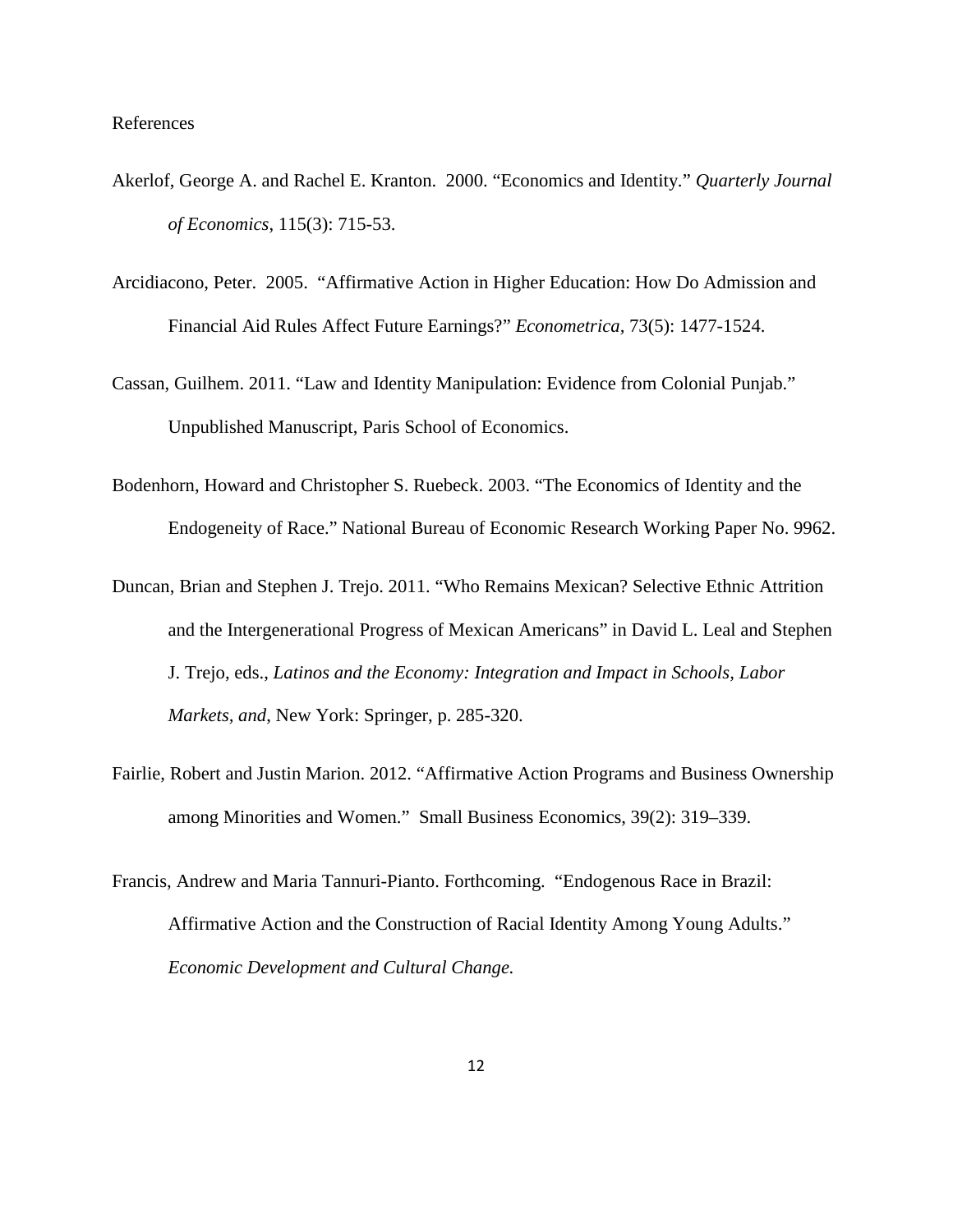- Golash-Boza, Tanya and William Darity Jr. 2008. "Latino Racial Choices: The Effects of Skin Colour and Discrimination on Latinos' and Latinas' Racial Self-Identifications." *Ethnic and Racial Studies*, 31(5): 899-934.
- Hinrichs, Peter L. 2012. "The Effects of Affirmative Action Bans on College Enrollment, Educational Attainment and the Demographic Composition of Universities." *The Review of Economics and Statistics*, 94(3): 712-22.
- Kurtulus, Fidan Ana. 2012. "The Impact of Affirmative Action on the Employment of Minorities and Women Over Three Decades: 1973-2003." Mimeo, University of Massachusetts at Amherst.
- Lohrentz, Tim. 2007. "State Policies and Programs for Minority- and Women-Business Development." Insight Center for Community Economic Development.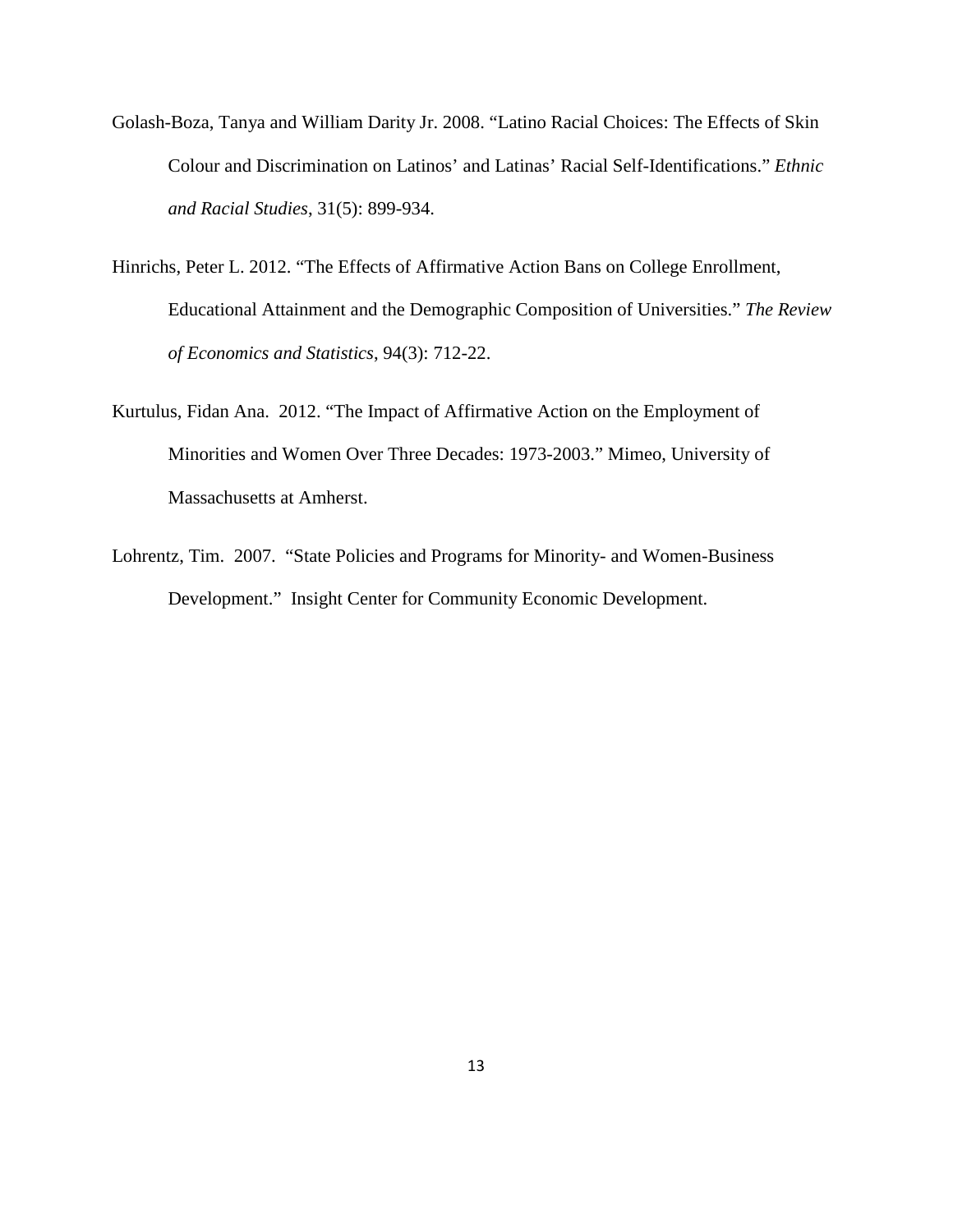| <b>State</b>                 | Date Passed   | <b>Years Effective</b> |  |  |  |  |  |  |  |
|------------------------------|---------------|------------------------|--|--|--|--|--|--|--|
| Texas <sup>1</sup>           | 1996 - 2003   | 1997 - 2004            |  |  |  |  |  |  |  |
| California                   | November 1996 | 1998 -                 |  |  |  |  |  |  |  |
| Washington                   | November 1998 | 1999 -                 |  |  |  |  |  |  |  |
| Florida                      | 1999          | $2001 -$               |  |  |  |  |  |  |  |
| Michigan                     | November 2006 | $2007 - 2011$          |  |  |  |  |  |  |  |
| Nebraska                     | November 2008 | $2009 -$               |  |  |  |  |  |  |  |
| Arizona                      | November 2010 | $2011 -$               |  |  |  |  |  |  |  |
| New Hampshire <sup>1,2</sup> | 2011          | $2012 -$               |  |  |  |  |  |  |  |
| Oklahoma <sup>2</sup>        | November 2012 | $2013 -$               |  |  |  |  |  |  |  |

**Table 1: State Affirmative Bans in Government Hiring, Contracting and Admission to Public Universities**

<sup>1</sup>Affirmative action ban applies only to college admissions.<sup>2</sup>Affirmative action ban passed after our sample period.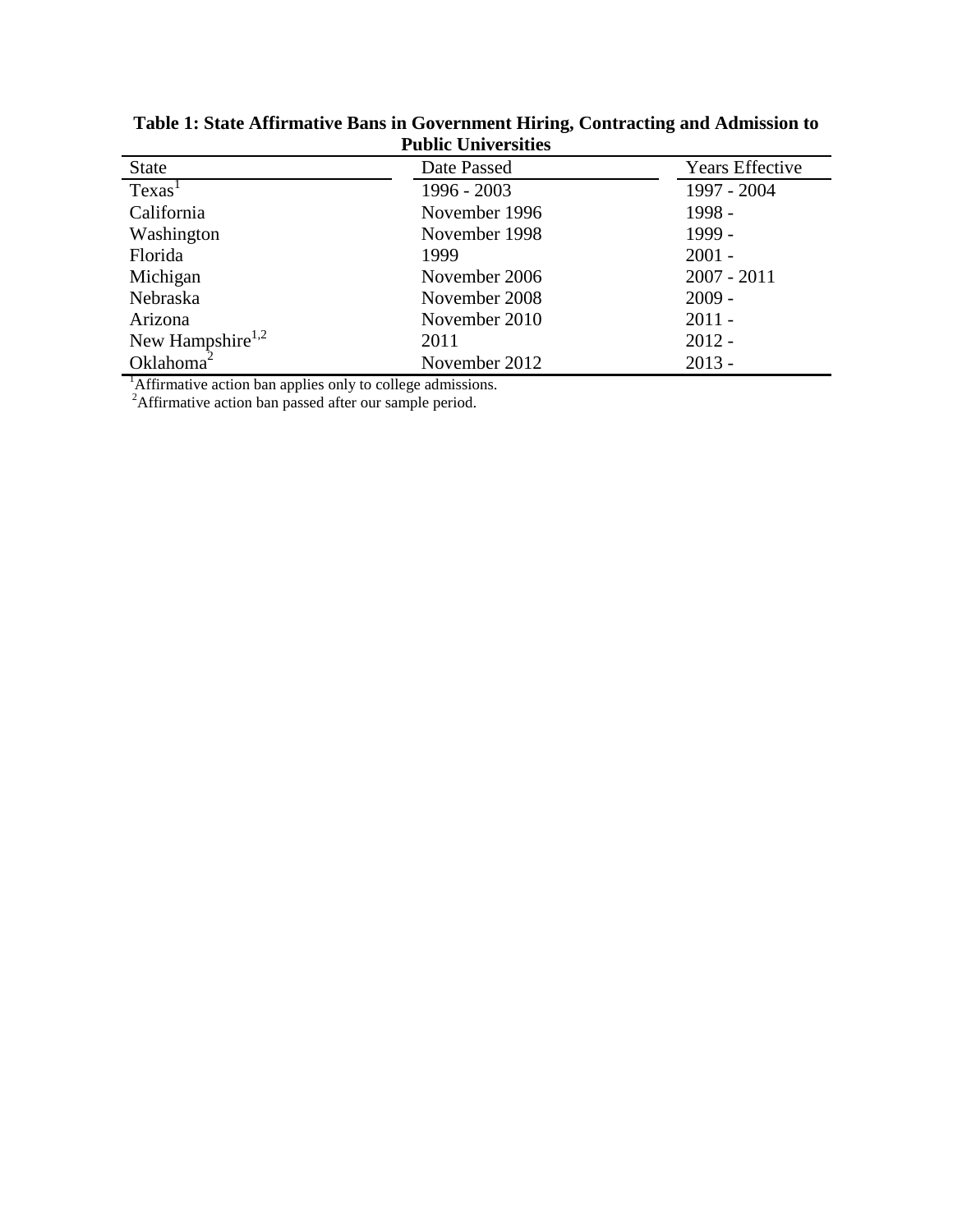|                |                |                |                       |                |                |                         | <b>Asian Ancestry</b> |                                                                                                                                                                     |
|----------------|----------------|----------------|-----------------------|----------------|----------------|-------------------------|-----------------------|---------------------------------------------------------------------------------------------------------------------------------------------------------------------|
| None           | Multiracial    | Only           | None                  | Multiethnic    | Only           | None                    | Multiracial           | Only                                                                                                                                                                |
| 3.20           | 44.80          | 99.06          | 14.87                 | 7.05           | .60            | 14.17                   | 8.34                  | .97                                                                                                                                                                 |
| 15.25          | 17.64          | .58            | 6.15                  | 83.17          | 98.22          | 14.05                   | 18.83                 | 1.41                                                                                                                                                                |
| 10.57          | 8.64           | .26            | 1.87                  | 72.63          | 95.13          | 9.72                    | 10.73                 | .40                                                                                                                                                                 |
| 3.71           | 38.14          | .35            | 4.01                  | 6.41           | .20            | .55                     | 65.68                 | 94.05                                                                                                                                                               |
| 87.18          | 49.58          | 2.80           | 79.54                 | 73.82          | 57.46          | 79.80                   | 71.79                 | 14.34                                                                                                                                                               |
| 76.43          | 13.52          | 0.52           | 73.66                 | 14.22          | 1.43           | 69.93                   | 26.89                 | 4.94                                                                                                                                                                |
| 8.57<br>(.002) | 7.73<br>(.014) | 8.74<br>(.005) | 8.65<br>(.002)        | 7.67<br>(.014) | 7.81<br>(.006) | 8.61<br>(.002)          | 7.61<br>(.016)        | 7.89<br>(.009)                                                                                                                                                      |
| 48.73          | 48.99          | 49.32          | 48.78                 | 48.93          | 49.04          | 48.80                   | 49.28                 | 48.60                                                                                                                                                               |
| 10,363,581     | 140,650        | 1,230,647      | 10,744,598            | 144,115        | 846,165        | 11,300,547              | 101,699               | 332,632                                                                                                                                                             |
|                |                |                | <b>Black Ancestry</b> |                |                | <b>Mexican Ancestry</b> |                       | Source: 1990 and 2000 Census Data 2001-2011 ACS data The samples include U.S. born individuals aged 0.17 with the indicated reported ancestry<br><b>Individuale</b> |

**Table 2: Descriptive Statistics of Children Ages 0-17, by Reported Ancestry**

Source: 1990 and 2000 Census Data, 2001-2011 ACS data. The samples include U.S.-born individuals aged 0-17 with the indicated reported ancestry. Individuals with an allocated race or Hispanic origin are excluded.

Notes: All numbers are percentages except for age. Standard errors are shown in parentheses. Race/Ethnicity categories are not mutually exclusive.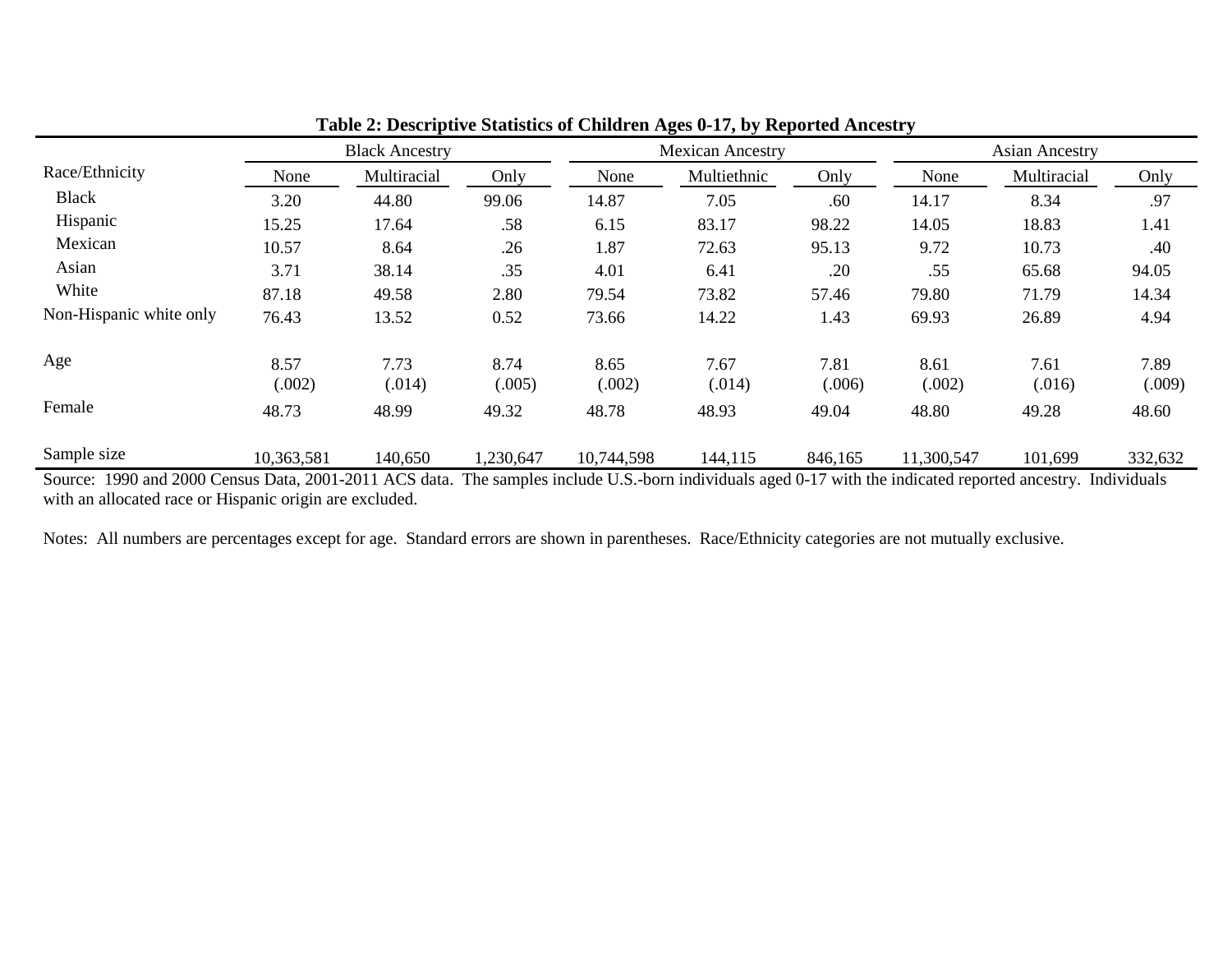|                         |                 | <b>Black Ancestry</b> |                 | <b>Mexican Ancestry</b> |                 |                 | <b>Asian Ancestry</b> |                 |                 |
|-------------------------|-----------------|-----------------------|-----------------|-------------------------|-----------------|-----------------|-----------------------|-----------------|-----------------|
| Race/Ethnicity          | None            | Multiracial           | Only            | None                    | Multiethnic     | Only            | None                  | Multiracial     | Only            |
| <b>Black</b>            | 2.45            | 48.01                 | 99.30           | 13.14                   | 4.74            | .46             | 12.77                 | 7.76            | .98             |
| Hispanic                | 9.84            | 14.23                 | .40             | 4.11                    | 83.63           | 97.95           | 9.03                  | 17.34           | 1.65            |
| Mexican                 | 6.50            | 6.38                  | .16             | 1.13                    | 74.19           | 94.21           | 5.95                  | 9.30            | .39             |
| Asian                   | 2.48            | 36.69                 | .25             | 2.62                    | 5.54            | .27             | .34                   | 64.98           | 93.33           |
| White                   | 90.76           | 38.92                 | 1.44            | 82.64                   | 74.63           | 56.30           | 82.82                 | 67.99           | 15.09           |
| Non-Hispanic white only | 83.80           | 12.32                 | .42             | 78.83                   | 14.24           | 1.69            | 76.55                 | 27.36           | 5.70            |
| Age                     | 21.29<br>(.001) | 21.06<br>(.013)       | 21.42<br>(.004) | 21.30<br>(.001)         | 21.14<br>(.014) | 21.31<br>(.006) | 21.31<br>(.001)       | 20.97<br>(.016) | 20.74<br>(.008) |
| Female                  | 49.93           | 51.56                 | 54.58           | 50.36                   | 51.11           | 51.43           | 50.44                 | 50.81           | 48.73           |
| Sample size             | 2,838,995       | 26,868                | 317,920         | 3,016,477               | 24,852          | 142,454         | 3,102,876             | 18,167          | 62,740          |

**Table 3: Descriptive Statistics of College-Aged Youth (Age 18-25), by Reported Ancestry**

Source: 1990 and 2000 Census Data, 2001-2011 ACS data. The samples include U.S.-born individuals aged 0-17 with the indicated reported ancestry. Individuals with an allocated race or Hispanic origin are excluded.

Notes: All numbers are percentages except for age. Standard errors are shown in parentheses. Race/Ethnicity categories are not mutually exclusive.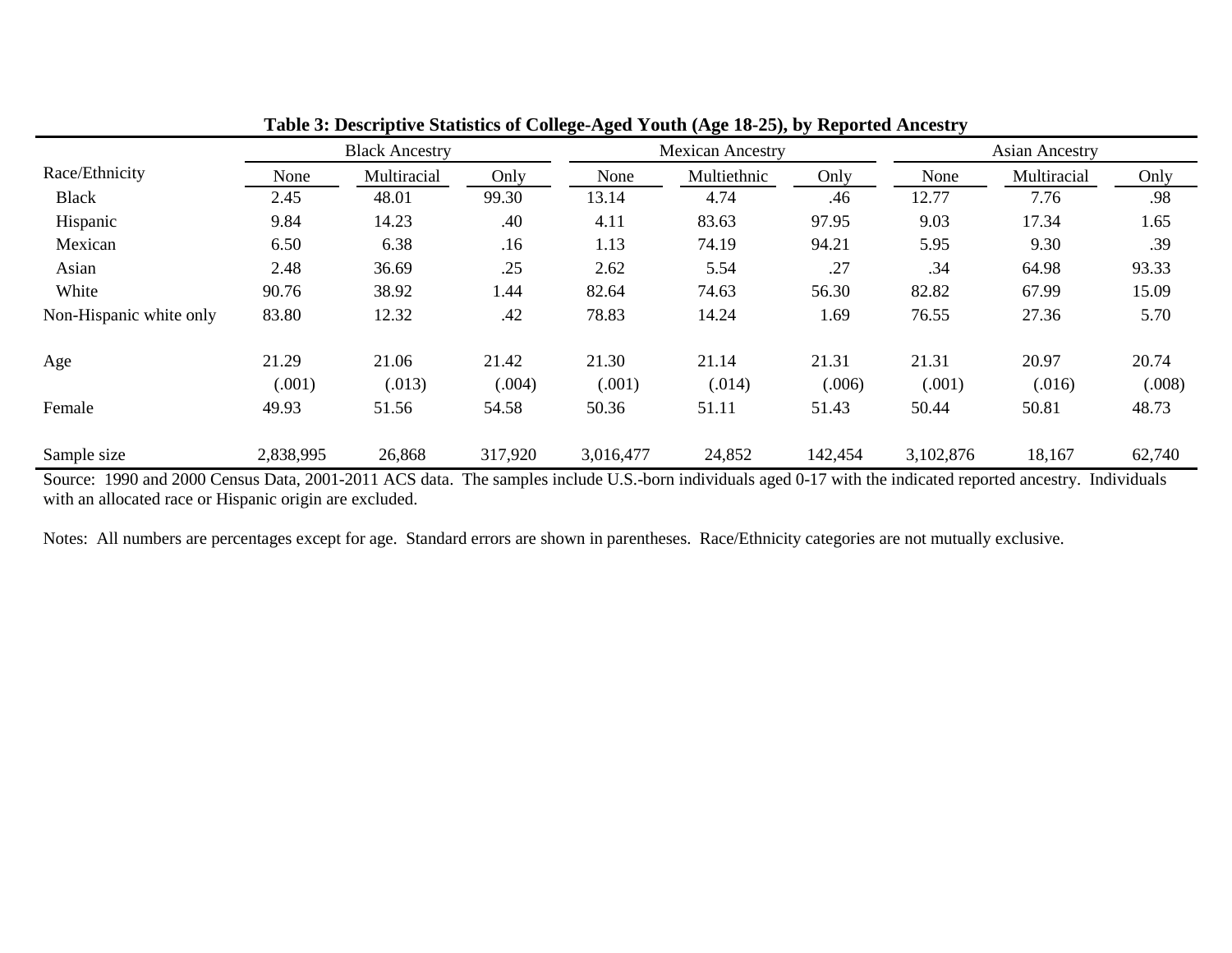|                         |                 | <b>Black Ancestry</b> |                 |                 | <b>Mexican Ancestry</b> |                 |                 | <b>Asian Ancestry</b> |                 |
|-------------------------|-----------------|-----------------------|-----------------|-----------------|-------------------------|-----------------|-----------------|-----------------------|-----------------|
| Race/Ethnicity          | None            | Multiracial           | Only            | None            | Multiethnic             | Only            | None            | Multiracial           | Only            |
| <b>Black</b>            | 1.43            | 58.66                 | 99.47           | 9.98            | 2.52                    | .27             | 9.85            | 5.62                  | 0.70            |
| Hispanic                | 3.93            | 7.57                  | .20             | 1.63            | 79.75                   | 97.83           | 3.63            | 14.88                 | 1.58            |
| Mexican                 | 2.64            | 3.09                  | .10             | .50             | 73.01                   | 93.12           | 2.43            | 7.37                  | .31             |
| Asian                   | .76             | 27.77                 | .08             | .80             | 4.15                    | .22             | .09             | 58.82                 | 93.22           |
| White                   | 95.68           | 27.24                 | .58             | 88.04           | 76.98                   | 62.35           | 88.04           | 70.18                 | 14.22           |
| Non-Hispanic white only | 92.45           | 11.16                 | .35             | 86.27           | 17.84                   | 1.80            | 85.11           | 33.89                 | 5.92            |
| Age                     | 46.70<br>(.002) | 45.77<br>(.031)       | 46.29<br>(.006) | 46.69<br>(.002) | 44.63<br>(.036)         | 45.47<br>(.014) | 46.67<br>(.002) | 44.54<br>(.042)       | 45.63<br>(.023) |
| Female                  | 50.41           | 53.83                 | 54.75           | 50.77           | 52.16                   | 51.10           | 50.79           | 52.05                 | 50.12           |
| Sample size             | 13,012,339      | 52,128                | 1,182,449       | 13,943,032      | 35,644                  | 268,240         | 14,128,874      | 25,581                | 92,461          |

# **Table 4: Descriptive Statistics of Adults Aged 35-59, by Reported Ancestry**

Source: 1990 and 2000 Census Data, 2001-2011 ACS data. The samples include U.S.-born individuals aged 0-17 with the indicated reported ancestry. Individuals with an allocated race or Hispanic origin are excluded.

Notes: All numbers are percentages except for age. Standard errors are shown in parentheses. Race/Ethnicity categories are not mutually exclusive.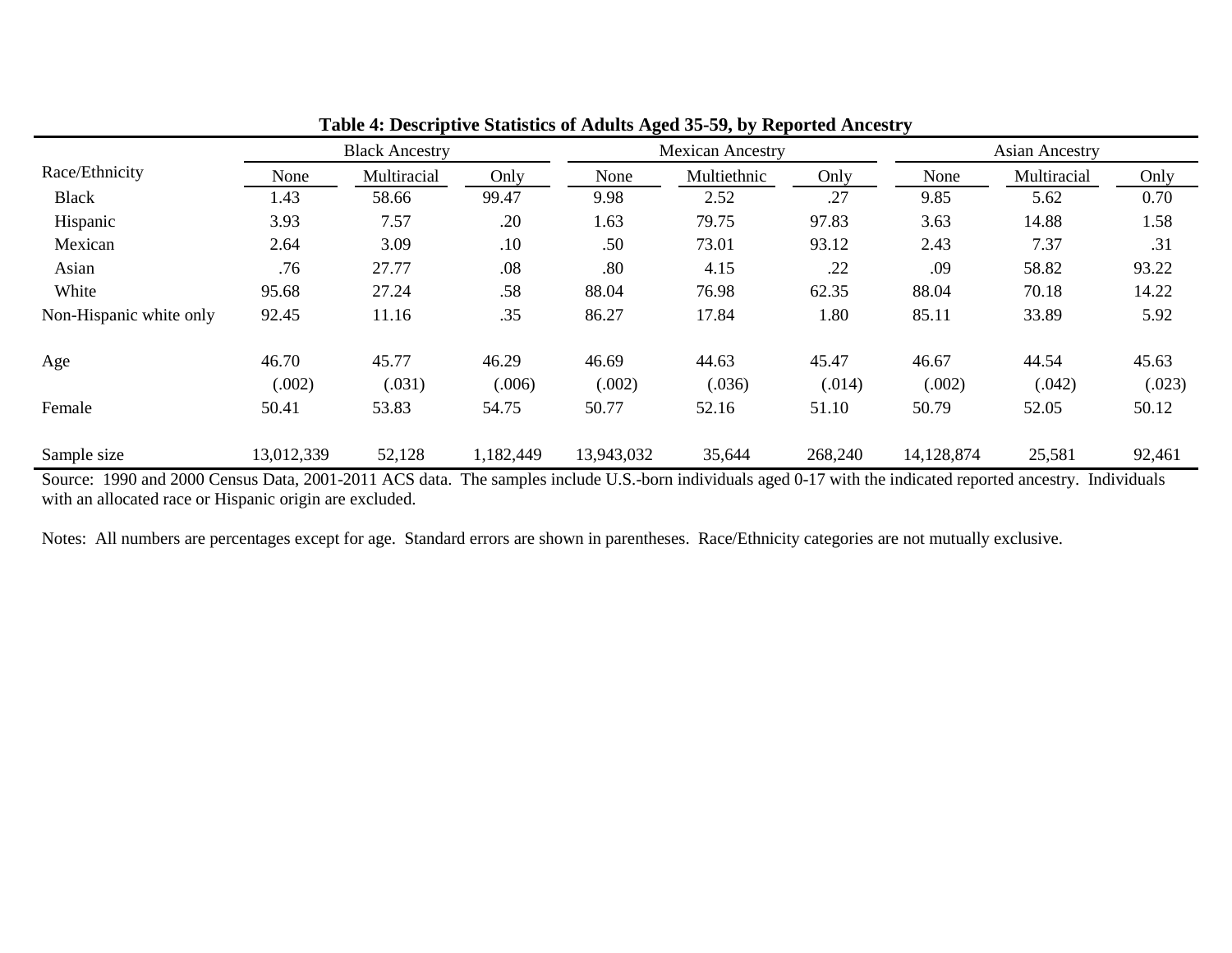| 1.8                                       |            |            |                      |             |            |            |  |  |
|-------------------------------------------|------------|------------|----------------------|-------------|------------|------------|--|--|
|                                           | Age $0-4$  | Age 5-9    | Age 10-13            | Age 14-17   | Age 18-25  | Age 35-59  |  |  |
| $Ban \times No$ Mexican ancestry          | .0002      | $-.004$    | $-.010$ ***          | $-.013***$  | $-.012***$ | $-.007***$ |  |  |
|                                           | (.0021)    | (.003)     | (.003)               | (.004)      | (.003)     | (.002)     |  |  |
| $Ban \times Multiethnic$ Mexican ancestry | $-.022$    | $-.027$    | $-.029$ <sup>*</sup> | $-.022$     | $-.009$    | .020       |  |  |
|                                           | (.021)     | (.014)     | (.017)               | (.017)      | (.017)     | (.027)     |  |  |
| $Ban \times Only Mexican ancestry$        | $-.043***$ | $-.044***$ | $-.041$ ***          | $-.041$ *** | $-.031$    | $-.029$    |  |  |
|                                           | (.014)     | (.013)     | (.012)               | (.014)      | (.021)     | (.032)     |  |  |
| Multiethnic Mexican ancestry              | $.675***$  | $.681***$  | $.682***$            | $.690***$   | $.705***$  | $.702***$  |  |  |
|                                           | (.007)     | (.007)     | (.008)               | (.008)      | (.007)     | (.018)     |  |  |
| Only Mexican ancestry                     | $.902***$  | $.907***$  | $.907***$            | $.906***$   | $.908***$  | $.920***$  |  |  |
|                                           | (.009)     | (.010)     | (.010)               | (.009)      | (.008)     | (.008)     |  |  |
| Sample size                               | 3,172,576  | 3,284,251  | 2,648,289            | 2,629,762   | 3,183,783  | 14,246,916 |  |  |

#### **Table 5: Affirmative Action Bans and Mexican Identification Among Individuals with and Without Mexican Ancestry, by Age Group**

\* Statistically significant at 10% level; \*\*at 5% level; \*\*\*at 1% level.

Source: 1990 and 2000 Census Data, 2001-2011 ACS data.

Notes: Standard errors clustered at the state level are shown in parentheses. The samples include U.S.-born individuals in the indicated age range. Individuals with an allocated race or Hispanic origin are excluded. The sample of individuals aged 18-25 is limited to those with a high school or GED degree, but not a bachelor's degree. The sample of individuals aged 35-59 is limited to those not in school. All regressions include controls for age and gender, the fraction of the state population that is foreign born, the fraction of the state population that is Black, Hispanic, and Asian, state and year fixed effects, and state specific linear time trends. No Mexican ancestry, multiethnic Mexican ancestry and only Mexican ancestry are mutually exclusive and exhaustive categories.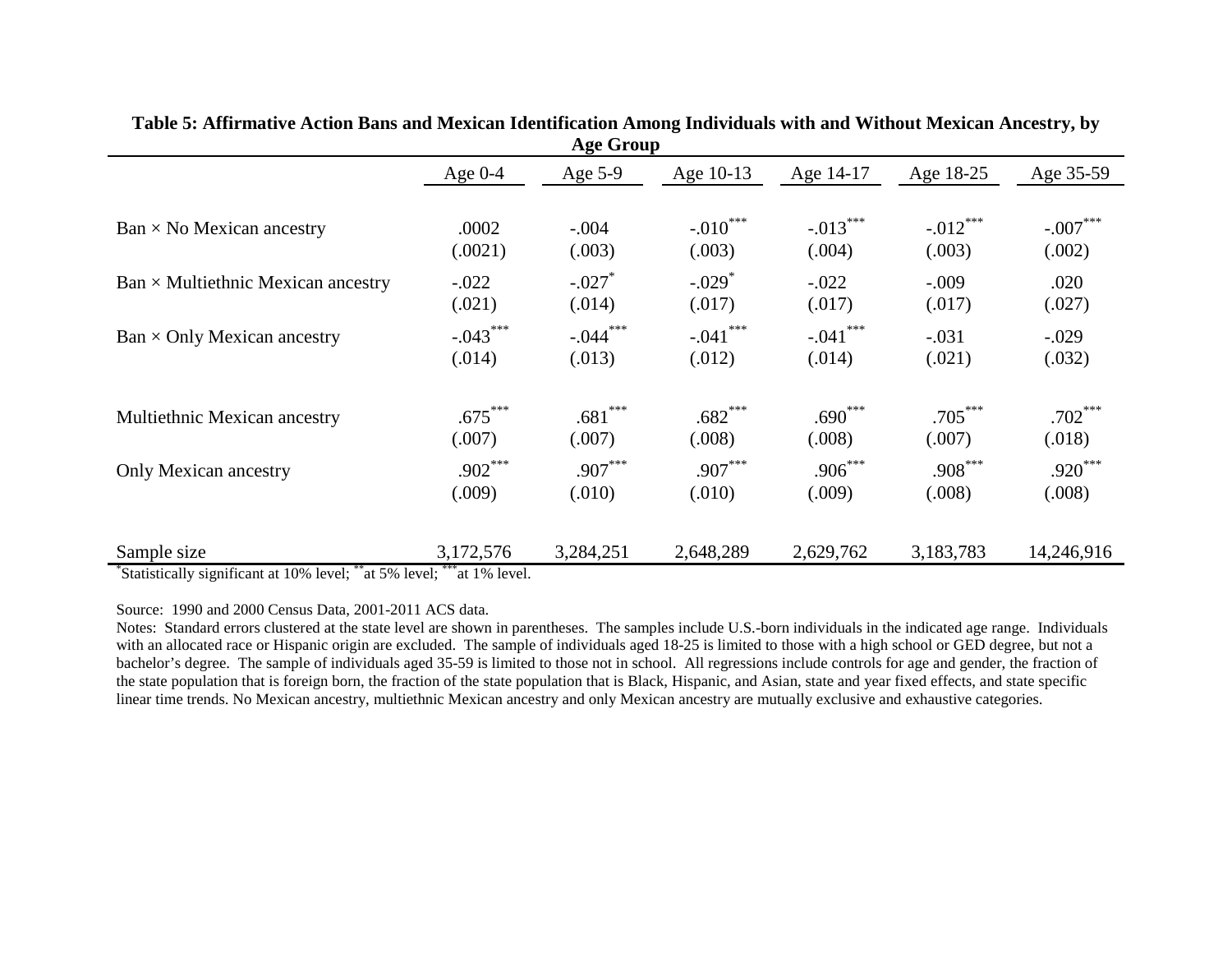|                                         |            | <b>UIUUP</b>          |                       |                       |           |            |
|-----------------------------------------|------------|-----------------------|-----------------------|-----------------------|-----------|------------|
|                                         | Age $0-4$  | Age $5-9$             | Age 10-13             | Age 14-17             | Age 18-25 | Age 35-59  |
| $Ban \times No$ black ancestry          | .002       | $-.001$               | $-.001$               | .001                  | $.002*$   | .001       |
|                                         | (.002)     | (.001)                | (.001)                | (.002)                | (.001)    | (.001)     |
| $Ban \times Multiracial black ancestry$ | $-.153***$ | $-.146$ <sup>**</sup> | $-.155$ <sup>**</sup> | $-.163$ <sup>**</sup> | $-.156^*$ | $-.122$    |
|                                         | (.054)     | (.059)                | (.067)                | (.072)                | (.083)    | (.114)     |
| $Ban \times Only black ancestry$        | .010       | .010                  | .011                  | .011                  | .009      | $.011***$  |
|                                         | (.012)     | (.011)                | (.011)                | (.012)                | (.009)    | (.003)     |
| Multiracial black ancestry              | $.456***$  | $.462***$             | $.472***$             | $.490***$             | $.506***$ | $.609***$  |
|                                         | (.042)     | (.049)                | (.056)                | (.060)                | (.070)    | (.102)     |
| Only black ancestry                     | $.935***$  | $.941***$             | $.944***$             | $.947***$             | $.955***$ | $.969***$  |
|                                         | (.005)     | (.005)                | (.005)                | (.005)                | (.004)    | (.003)     |
| Sample size                             | 3,172,576  | 3,284,251             | 2,648,289             | 2,629,762             | 3,183,783 | 14,246,916 |

**Table 6: Affirmative Action Bans and Black Identification Among Individuals with and Without Black Ancestry, by Age Group**

\* Statistically significant at 10% level; \*\*at 5% level; \*\*\*at 1% level.

Source: 1990 and 2000 Census Data, 2001-2011 ACS data.

Notes: Standard errors clustered at the state level are shown in parentheses. The samples include U.S.-born individuals in the indicated age range. Individuals with an allocated race or Hispanic origin are excluded. The sample of individuals aged 18-25 is limited to those with a high school or GED degree, but not a bachelor's degree. The sample of individuals aged 35-59 is limited to those not in school. All regressions include controls for age and gender, the fraction of the state population that is foreign born, the fraction of the state population that is Black, Hispanic, and Asian, state and year fixed effects, and state specific linear time trends. No black ancestry, multiracial black ancestry, and only black ancestry are mutually exclusive and exhaustive categories.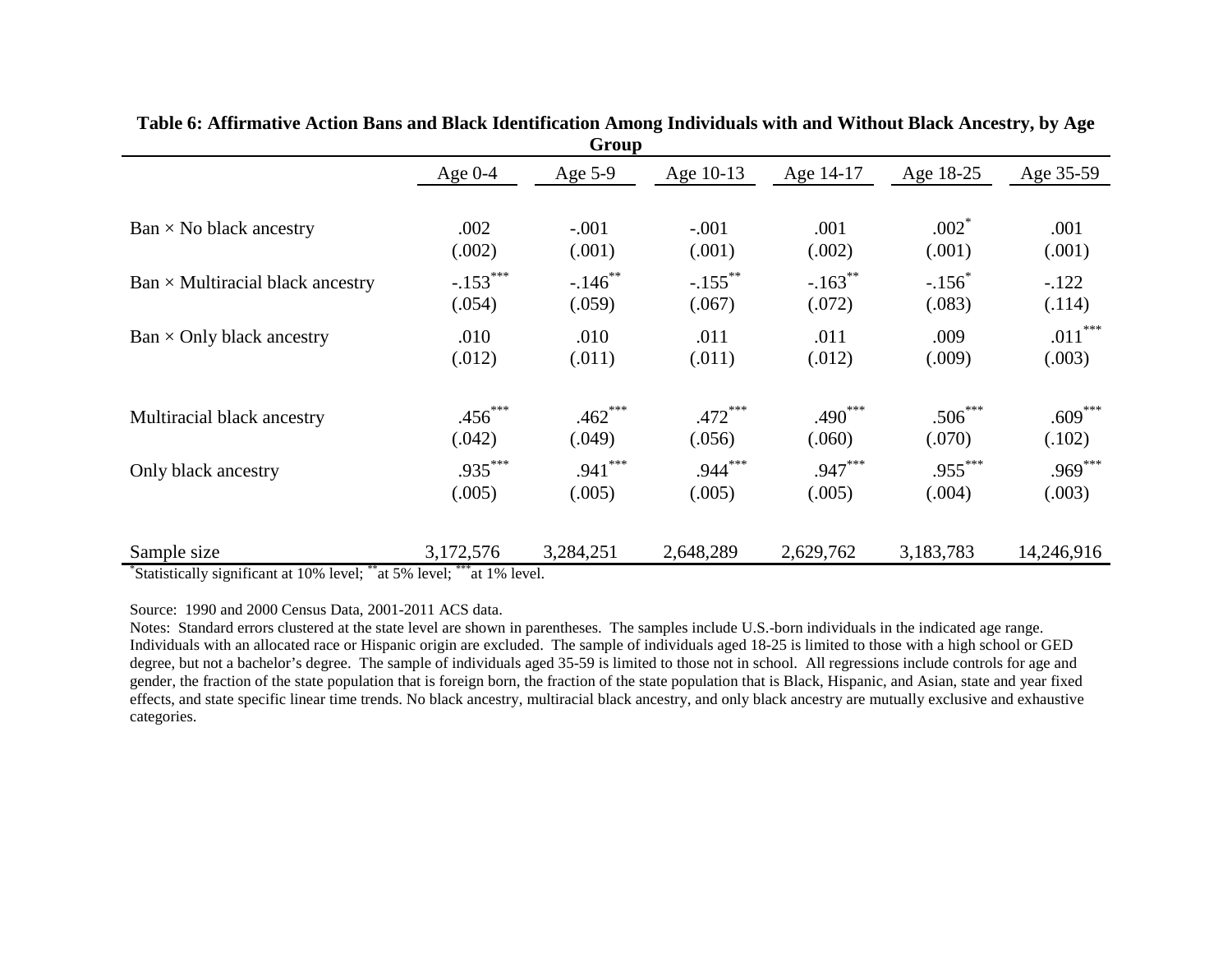| <b>UI UUP</b>                           |            |            |            |            |            |                      |  |  |
|-----------------------------------------|------------|------------|------------|------------|------------|----------------------|--|--|
|                                         | Age $0-4$  | Age $5-9$  | Age 10-13  | Age 14-17  | Age 18-25  | Age 35-59            |  |  |
| $Ban \times No$ Asian ancestry          | $-.004$ ** | $-.004***$ | $-.003***$ | $-.002***$ | $-.002***$ | $-.001$ <sup>*</sup> |  |  |
|                                         | (.002)     | (.002)     | (.001)     | (.001)     | (.000)     | (.0003)              |  |  |
| $Ban \times Multiracial Asian ancestry$ | $.152***$  | $.148***$  | $.150***$  | $.147***$  | $.132***$  | $.113*$              |  |  |
|                                         | (.039)     | (.037)     | (.042)     | (.037)     | (.042)     | (.063)               |  |  |
| Ban $\times$ Only Asian ancestry        | $.034***$  | $.036***$  | $.045***$  | $.050***$  | $.057***$  | $.076***$            |  |  |
|                                         | (.010)     | (.012)     | (.014)     | (.017)     | (.012)     | (.011)               |  |  |
| <b>Multiracial Asian ancestry</b>       | $.593***$  | $.582***$  | $.576***$  | $.585***$  | $.586***$  | $.531***$            |  |  |
|                                         | (.020)     | (.021)     | (.022)     | (.023)     | (.028)     | (.058)               |  |  |
| Only Asian ancestry                     | $.904***$  | $.905***$  | $.898***$  | $.896***$  | $.887***$  | $.865***$            |  |  |
|                                         | (.011)     | (.013)     | (.014)     | (.017)     | (.011)     | (.014)               |  |  |
| Sample size                             | 3,172,576  | 3,284,251  | 2,648,289  | 2,629,762  | 3,183,783  | 14,246,916           |  |  |

**Table 7: Affirmative Action Bans and Asian Identification Among Individuals with and Without Asian Ancestry, by Age Group**

\* Statistically significant at 10% level; \*\*at 5% level; \*\*\*at 1% level.

Source: 1990 and 2000 Census Data, 2001-2011 ACS data.

Notes: Standard errors clustered at the state level are shown in parentheses. The samples include U.S.-born individuals in the indicated age range. Individuals with an allocated race or Hispanic origin are excluded. The sample of individuals aged 18-25 is limited to those with a high school or GED degree, but not a bachelor's degree. The sample of individuals aged 35-59 is limited to those not in school. All regressions include controls for age and gender, the fraction of the state population that is foreign born, the fraction of the state population that is Black, Hispanic, and Asian, state and year fixed effects, and state specific linear time trends. No Asian ancestry, multiracial Asian ancestry, and only Asian ancestry are mutually exclusive and exhaustive categories.